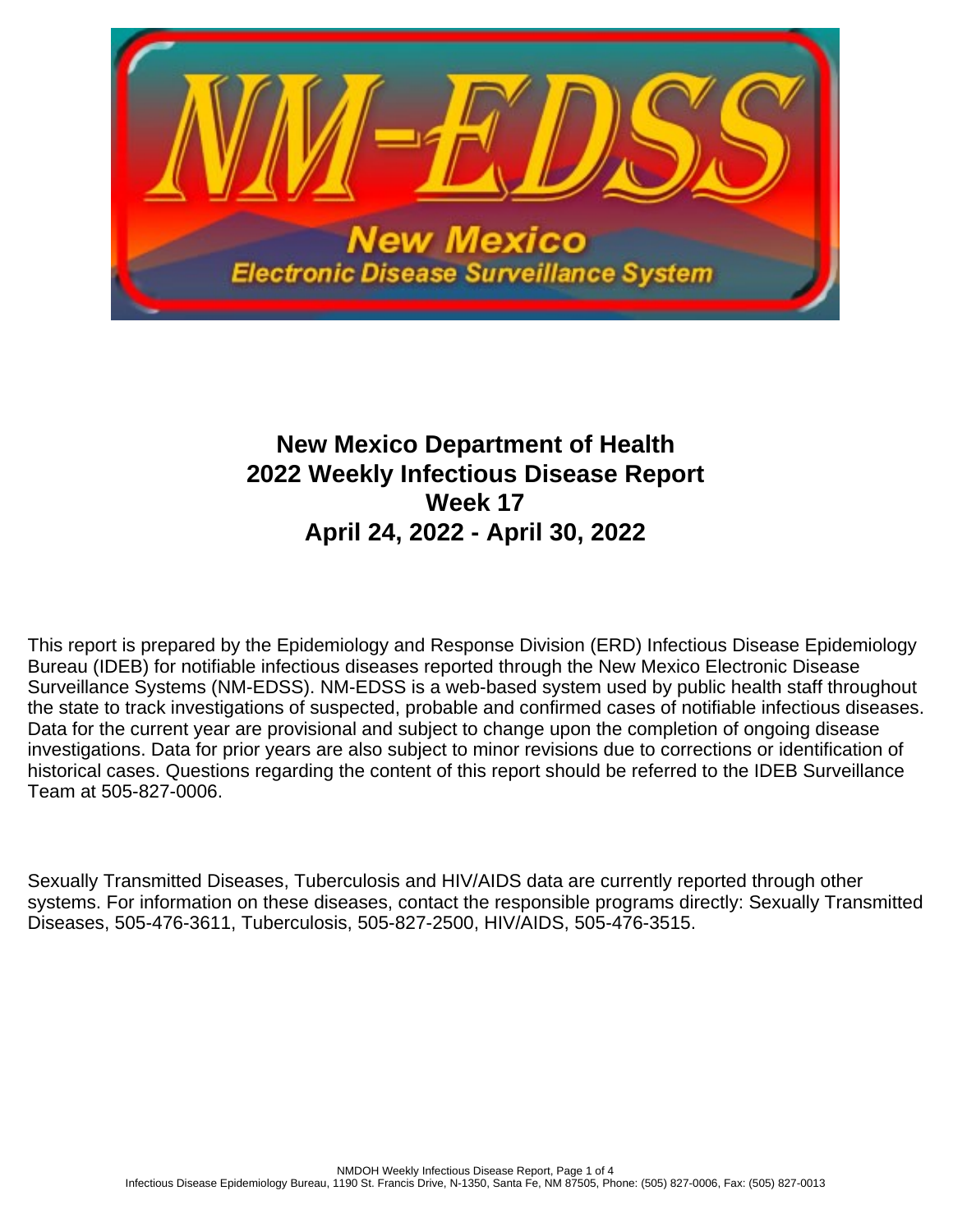## **Monthly Trends for Selected Notifiable Infectious Diseases As of April 30, 2022**

Includes probable and confirmed cases only.

Data for the current year are provisional and may change significantly upon the completion of ongoing investigations. Data for prior years are also subject to minor revisions due to corrections or identification of historical cases.

#### **Number of Reported Cases of Campylobacteriosis by Month**

#### **Number of Reported Cases of Salmonellosis by Month**











 **Number of Reported Cases of Shigellosis by Month**





 **Number of Reported Cases of Shiga toxin-producing E. coli by Month**





2022 --- Average, last 5 years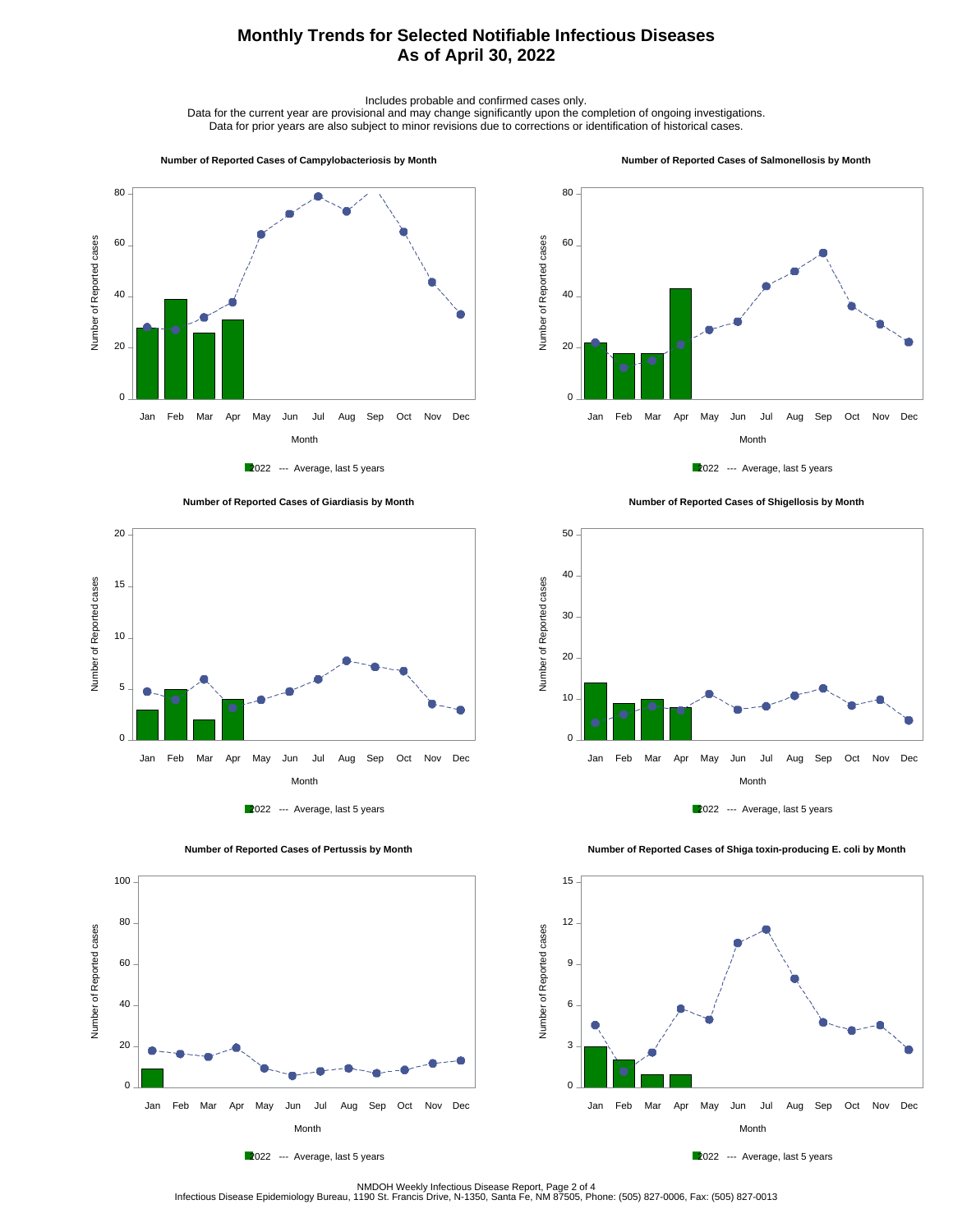## **Summary of Notifiable Infectious Diseases Reported to the New Mexico Electronic Disease Surveillance System (NM-EDSS) As of April 30, 2022**

Includes probable and confirmed cases only.<br>Data for the current year are provisional and may change significantly upon the completion of ongoing investigations.<br>Data for prior years are also subject to minor revisions due

| Condition                                         | <b>This</b><br>week | 5-year<br>weekly<br>average | Week<br>diff | Last 4<br>weeks         | 5-year<br>4-week<br>average | Last 4<br>weeks<br>diff | <b>YTD</b><br>2022 | 5-year<br><b>YTD</b><br>average | <b>YTD</b><br>diff | Total<br>2021           | <b>Total</b><br>2020 |
|---------------------------------------------------|---------------------|-----------------------------|--------------|-------------------------|-----------------------------|-------------------------|--------------------|---------------------------------|--------------------|-------------------------|----------------------|
| 2019 Corona Virus                                 | 1159                | 461                         | 698          | 3886                    | 1704                        | 2182                    | 147964             | 10343                           | 137621             | 204329                  | 149471               |
| Acute flaccid myelitis                            | $\pmb{0}$           | $\mathsf 0$                 | 0            | 0                       | $\pmb{0}$                   | $\pmb{0}$               | $\pmb{0}$          | 0                               | $\pmb{0}$          | 0                       | 0                    |
| Amebiasis                                         | 0                   | 0                           | 0            | 0                       | 0                           | $\mathbf 0$             | $\pmb{0}$          | 0                               | $\mathbf 0$        | $\pmb{0}$               | 0                    |
| Botulism, foodborne                               | 0                   | 0                           | 0            | 0                       | 0                           | $\mathbf 0$             | $\pmb{0}$          | 0                               | $\pmb{0}$          | 0                       | 0                    |
| Botulism, infant                                  | 0                   | 0                           | 0            | 0                       | 0                           | $\mathbf 0$             | $\pmb{0}$          | 0                               | $\pmb{0}$          | $\overline{2}$          | $\mathbf{1}$         |
| Botulism, wound                                   | 0                   | $\mathsf 0$                 | $\pmb{0}$    | 0                       | $\pmb{0}$                   | $\pmb{0}$               | $\pmb{0}$          | 0                               | $\pmb{0}$          | 5                       | $\mathbf{1}$         |
| <b>Brucellosis</b>                                | 0                   | 0                           | 0            | 0                       | $\pmb{0}$                   | 0                       | 0                  | 0                               | $\pmb{0}$          | $\overline{2}$          | 0                    |
| Campylobacteriosis                                | $\overline{7}$      | 10                          | $-3$         | 32                      | 33                          | $-1$                    | 116                | 120                             | $-4$               | 662                     | 459                  |
| Chikungunya Virus                                 | 0                   | 0                           | 0            | 0                       | 0                           | 0                       | $\pmb{0}$          | 0                               | $\mathbf 0$        | $\mathbf{1}$            | 0                    |
| Chikungunya non-neuroinvasive disease             | 0                   | 0                           | 0            | 0                       | 0                           | 0                       | $\mathbf{1}$       | 0                               | $\mathbf{1}$       | 0                       | 0                    |
| Cholera                                           | 0                   | $\mathsf 0$                 | 0            | 0                       | 0                           | $\mathbf 0$             | $\pmb{0}$          | 0                               | $\mathbf 0$        | $\mathbf{1}$            | 0                    |
| Colorado Tick Fever                               | 0                   | $\mathsf 0$                 | 0            | 0                       | $\pmb{0}$                   | $\pmb{0}$               | $\pmb{0}$          | 0                               | $\pmb{0}$          | 0                       | 0                    |
| Cryptosporidiosis                                 | 2                   | $\mathbf{1}$                | $\mathbf{1}$ | $\overline{7}$          | 3                           | 4                       | 18                 | 13                              | 5                  | 66                      | 36                   |
| Cyclosporiasis                                    | 0                   | 0                           | 0            | 0                       | 0                           | $\mathbf 0$             | $\mathbf{1}$       | 0                               | $\mathbf{1}$       | 12                      | 6                    |
| Cysticercosis (Taenia solium)                     | 0                   | 0                           | 0            | 0                       | 0                           | 0                       | $\pmb{0}$          | $\mathbf{1}$                    | $-1$               | 0                       | $\mathbf{1}$         |
| Dengue Fever                                      | 0                   | $\mathsf 0$                 | 0            | 0                       | $\pmb{0}$                   | $\pmb{0}$               | $\pmb{0}$          | 0                               | $\pmb{0}$          | 0                       | $\mathbf{1}$         |
| Ehrlichiosis, chaffeensis                         | 0                   | $\mathsf 0$                 | 0            | 0                       | $\pmb{0}$                   | $\mathbf 0$             | $\pmb{0}$          | 0                               | $\pmb{0}$          | 0                       | 0                    |
| Giardiasis                                        | 1                   | $\mathbf{1}$                | 0            | 4                       | 3                           | $\mathbf{1}$            | 16                 | 18                              | $-2$               | 39                      | 47                   |
| Group A Streptococcus, invasive                   | 6                   | 6                           | 0            | 25                      | 26                          | $-1$                    | 139                | 123                             | 16                 | 366                     | 320                  |
| Group B Streptococcus, invasive                   | 3                   | 4                           | $-1$         | 18                      | 16                          | $\overline{2}$          | 59                 | 77                              | $-18$              | 216                     | 230                  |
| Haemophilus influenzae, invasive                  | 0                   | $\mathbf{1}$                | $-1$         | $\overline{\mathbf{c}}$ | 3                           | $-1$                    | 13                 | 18                              | $-5$               | 21                      | 29                   |
| Hansen disease (Leprosy)                          | 0                   | $\mathsf 0$                 | 0            | 0                       | $\pmb{0}$                   | 0                       | $\pmb{0}$          | 0                               | $\pmb{0}$          | 0                       | 0                    |
| Hantavirus pulmonary syndrome                     | 0                   | 0                           | 0            | 0                       | 0                           | $\mathbf 0$             | 0                  | $\mathbf{1}$                    | $-1$               | 1                       | $\mathbf{1}$         |
| Hemolytic uremic synd, postdiarrheal              | 0                   | 0                           | 0            | 0                       | 0                           | $\mathbf 0$             | $\pmb{0}$          | 0                               | 0                  | 0                       | 0                    |
| Hepatitis A, acute                                | 0                   | $\mathbf{1}$                | $-1$         | 0                       | 6                           | -6                      | $\pmb{0}$          | 18                              | $-18$              | $\overline{7}$          | 10                   |
| Hepatitis B Viral Infection, Perinatal            | 0                   | $\mathsf 0$                 | 0            | 0                       | $\pmb{0}$                   | $\mathsf 0$             | $\pmb{0}$          | 0                               | 0                  | $\overline{2}$          | 0                    |
| Hepatitis B virus infection, Chronic              | 0                   | $\overline{2}$              | $-2$         | 13                      | 11                          | $\overline{2}$          | 48                 | 48                              | $\mathsf 0$        | 130                     | 104                  |
| Hepatitis B, acute                                | 0                   | 0                           | 0            | 0                       | $\pmb{0}$                   | 0                       | $\pmb{0}$          | $\mathbf{1}$                    | $-1$               | 3                       | 0                    |
| Hepatitis C Virus Infection, chronic or resolved* | 45                  | 34                          | 11           | 177                     | 132                         | 45                      | 625                | 622                             | 3                  | 511                     | 302                  |
| Hepatitis C, acute                                | 0                   | 0                           | 0            | 0                       | $\overline{2}$              | $-2$                    | 8                  | 7                               | $\mathbf{1}$       | 0                       | $\mathbf{1}$         |
| Hepatitis E, acute                                | 0                   | $\pmb{0}$                   | 0            | 0                       | $\pmb{0}$                   | 0                       | $\mathsf 0$        | 0                               | $\mathsf 0$        | 0                       | $\mathsf 0$          |
| Influenza-associated Pediatric Mortality          | 0                   | $\mathsf 0$                 | 0            | $\mathbf{1}$            | $\pmb{0}$                   | $\mathbf{1}$            | $\mathbf{1}$       | $\overline{\mathbf{c}}$         | $-1$               | 0                       | 3                    |
| Legionellosis                                     | 0                   | $\mathsf 0$                 | 0            | $\mathbf{1}$            | $\mathbf{1}$                | 0                       | 8                  | 4                               | $\overline{4}$     | 22                      | 17                   |
| Listeriosis                                       | 0                   | $\mathsf 0$                 | 0            | 0                       | 0                           | 0                       | $\mathbf{1}$       | $\mathbf{1}$                    | $\mathbf 0$        | 3                       | $\overline{4}$       |
| Lyme disease                                      | 0                   | $\mathsf 0$                 | 0            | 0                       | $\pmb{0}$                   | $\mathsf 0$             | $\pmb{0}$          | 0                               | $\pmb{0}$          | $\overline{\mathbf{c}}$ | 0                    |
| Malaria                                           | 0                   | $\pmb{0}$                   | 0            | 0                       | $\mathbf{1}$                | $-1$                    | 0                  | $\mathbf{1}$                    | $-1$               | $\mathbf{1}$            | $\mathbf{1}$         |

\*Data are affected by significant reporting delays